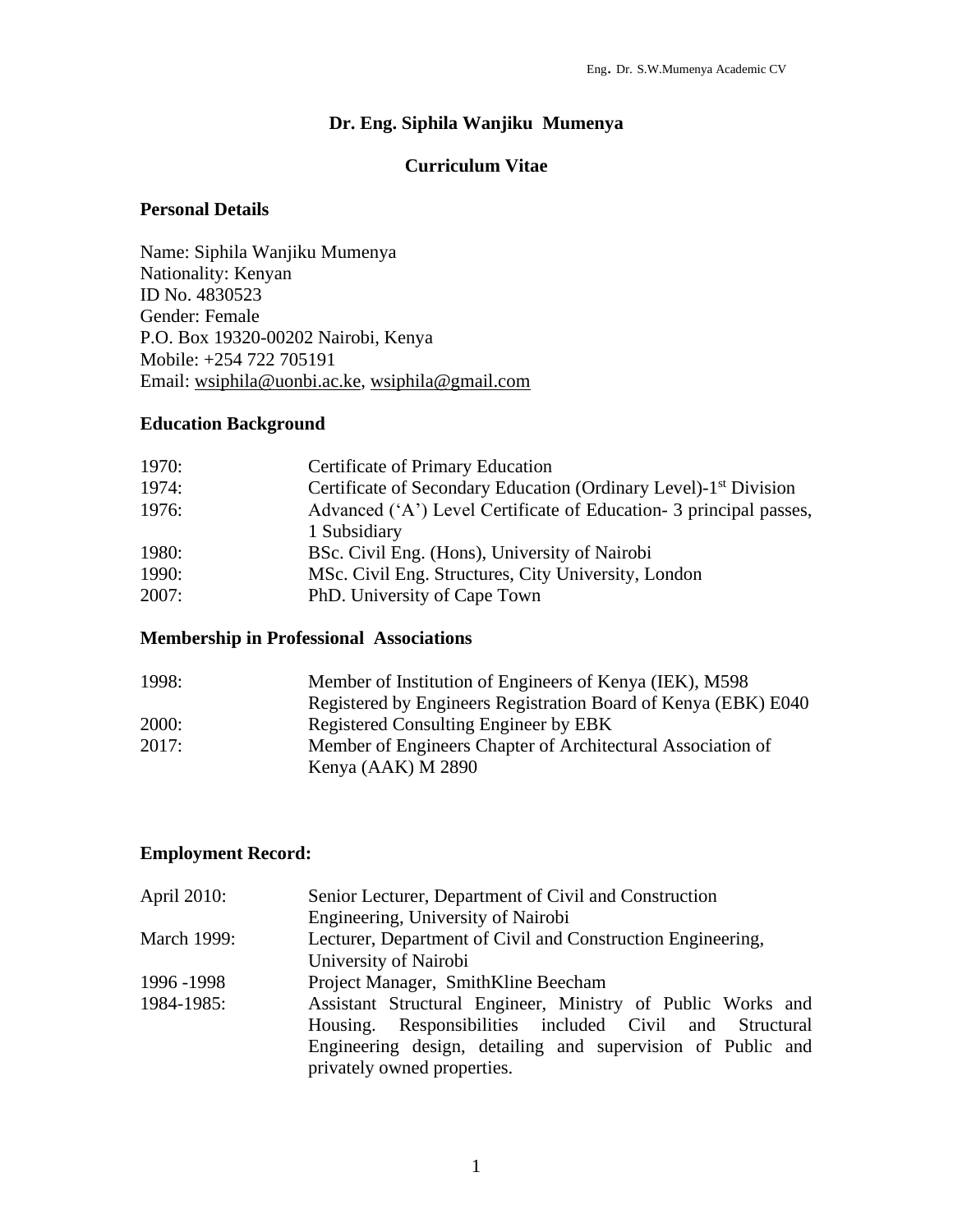| 1980-1983: | Graduate Engineer training at the East African Engineering     |
|------------|----------------------------------------------------------------|
|            | consultants, an international firm of engineers and surveyors. |

# **Management Courses Attended**

| 1989: | Project Development and Management course No. 35/89 at Kenya |
|-------|--------------------------------------------------------------|
|       | Institute of Administration (KIA)                            |
| 1992: | (i) Personnel Accounting and Supplies Management; and (ii)   |
|       | Administration, and Resource Management                      |
| 1993: | <b>Course for Senior Women Managers</b>                      |
| 1995: | Course on (i) "Women in Management" and (ii) Senior          |
|       | Management course at KIA                                     |

# **Professional Workshops and Seminars Attended**

| Seminar on Timber Engineering organized by Ministry of Public |
|---------------------------------------------------------------|
| <b>Works</b>                                                  |
| (i) Professional Engineers training                           |
| (ii) Attended the First African Region Conference on Non-     |
| Destructive Testing (NDT) in Nairobi, Kenya                   |
|                                                               |

# **Appointments in Boards and Professional Associations**

| 2021:                   | Board Member: Joint Building and Construction Council<br>(JBCC), current chair of Research, Advocacy & Training |
|-------------------------|-----------------------------------------------------------------------------------------------------------------|
| $2020$ to date:         | Council Member: Association of Consulting Engineers of<br>Kenya (ACEK), chair Research & Publication Committee  |
| 2017 to date:           | Member: United Kenya Club                                                                                       |
| September 2015 to date: | CAE Representative at Committee of Student Mentorship<br>Programme (SMP)                                        |
| November 2014 to 2017:  | Chairman, Department of Civil and Construction<br>Engineering, University of Nairobi                            |
| $2015$ to date:         | CAE Representative at the Board of Centre for Self<br><b>Sponsored Programmes (CESSP)</b>                       |
| 2011-2014:              | Chairman of Board of Directors, Kenya Industrial Research<br>and Development Institute (KIRDI)                  |
| 2010:                   | Member, University of Nairobi Disability Mainstreaming<br>Committee                                             |
| 2009 to date:           | Chairperson, Forum for Women Engineers and Girl<br>Scientists in Africa (Forum WEGSA) – Kenya Chapter           |
| 2009-2012:              | Chairperson, Steel Technical Committee, Kenya Bureau of<br><b>Standards</b>                                     |

# **Peer Reviewed Articles**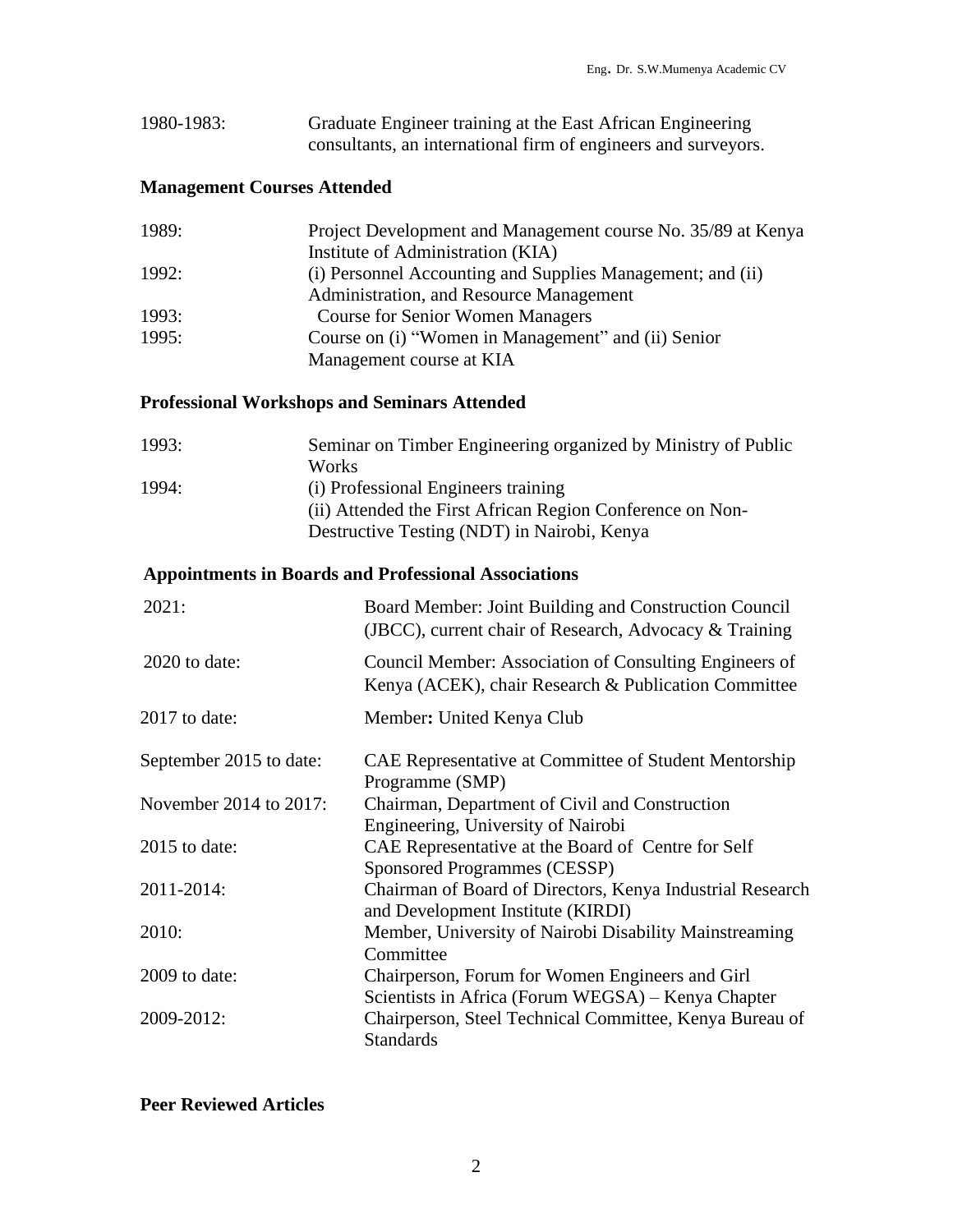- 1. Mumenya S.W., Tait R.B. and Alexander M.G.: **"Textile concrete: Preliminary mechanical characterization of a new ductile material"**. Proceedings of Materials Research Society Conference, Witwatersrand, Johannesburg, 12th December 2003.
- 2. Tait R.B., Mumenya S.W., Alexander M.G., and Hourahane D.: **"Textile concrete provides special architectural and permanent shuttering opportunities"**. Paper presented at the conference: Developing concrete to serve practical needs, Mindrand, South Africa, 13th -14th October 2004. Publication ISBN: 1-920-01717-8 pp. 281-289. Available online at <http://www.intagliocomposites.com/images/018.pdf>
- 3. Mumenya S.W., Tait R.B. and Alexander M.G.: **"An appropriate specimen geometry for direct tensile testing of textile concrete"**. Proceedings of 3rd Young Concrete Engineers, practitioners and Technologists, pp. 1-10, Cape Town and Mindrand, 2006.
- 4. Mumenya S.W., Tait R.B. and Alexander M.G.: "**Mechanical behaviour of textile concrete under accelerated ageing conditions**", (Submitted to Cement & Concrete Composites-Journal: comments received on 9<sup>th</sup> August 2009, revision sent in December 2009)
- 5. Mumenya S.W., Tait R.B. and Alexander M.G. "**Evaluation of toughness of weathered textile concrete**", (Submitted to Materials & Structures Journal on 3rd December 2009)
- 6. Mumenya S.W., Tait R.B. and Alexander M.G. "**Effect of environmental exposure on microstructure of textile concrete**" (Proceedings, Seventh International RILEM Symposium on Fibre Reinforced Concrete; Design and Applications (BEFIB 2008), Chennai, India, 17-19 September 2008, Editor, Ravindra Gettu, RILEM Publications S.A.R.L., France, ISBN: 978-2-35158-064- 6, pp. 293-302)
- 7. Mumenya S.W., Tait R.B. and Alexander M.G. "**Evaluation of mechanical behaviour of weathered textile concrete**", (Proceedings, International Conference on Advanced Concrete Materials, Stellenbosch, South Africa, 17 -19 November 2009, Editors, G.P.A.G. van Zijl & W.P. Boshoff, CRC Press/Balkema, Netherlands, ISBN 978-0-415-87637-7, pp. 137-142)
- 8. Mumenya S.W., Tait R.B. and Alexander M.G. "Evaluation of toughness of weathered textile concrete", Materials & Structures Journal (2011) Vol. 44, page 279-289, DOI 10.1617/s 11527-010-9626-4.

9. Mumenya S.W., K.K.Kaberere K.K., Mbugua R.N., J. Mutulili J. and Macharia L.N. "**Baseline Study on the Status of Women in Engineering and**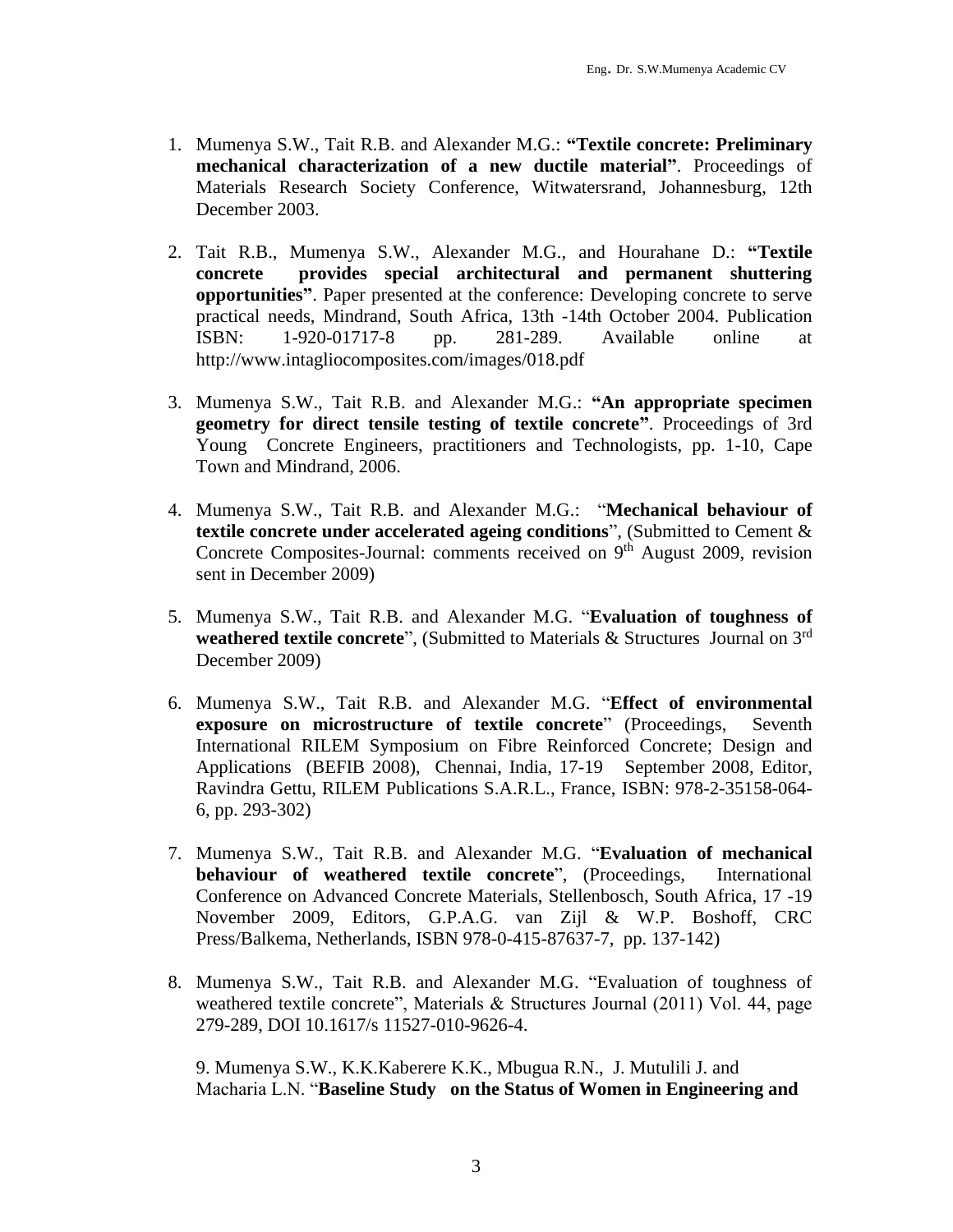**Technology at Tertiary Institutions in Kenya**" Journal of Women in Science and Engineering.

https://search.informit.com.au/documentSummary;dn=957748650600963;res=IE LENG> ISBN: 9780858259973.

10. Mwero J.N., Abuodha S.O., Mumenya S.W., Rading G.O. and Kavishe F.P.L., "**Sugarcane Waste Fiber Ash: Composition, Particle Size Distribution and Pozzolanic Properties**" ICASTOR Journal of Engineering, (2011) Vol. 4, No. 2 page 137-144.

11. Mwero, J.N.,Abuodha, S.W., Mumenya, S.W., Rading, G.O., Kavishe, F.P.L., "**The effect of partial replacement of Portland cement with sugarcane waste fiber ash (SWFA) on mechanical properties of concrete"**, INCASTOR Journal of Engineering; Vol 6, No. 3 (2013) pp 97-114.

12. Mwero, J.N.,Abuodha, S.W., Mumenya, S.W., Rading, G.O., Kavishe, F.P.L.," **Durability characteristics of concrete containing sugarcane waste fiber ash (SWFA)"**; INCASTOR Journal of Engineering; Vol 7, No. 2 (2014) pp 95-114.

13. Kariuki J.,Nyomboi T., Mumenya,S.W., "**Effect of Orientation and Arrangement of Bamboo Strips on Structural Strength of Laminated Bamboo Beam"**, International Journal of Engineering Sciences & Emerging Technologies,7 (2),pp. 555-567; [http://www.ijeset.com/media/0003/4N18-](http://www.ijeset.com/media/0003/4N18-IJESET0702905-v7-is2-555-567.pdf) [IJESET0702905-v7-is2-555-567.pdf](http://www.ijeset.com/media/0003/4N18-IJESET0702905-v7-is2-555-567.pdf)

14. Kariuki, J., Shuaibu,R.A., Nyomboi,T., Mumenya, S.W., (2014), **"Flexural Strength Technology, of Laminated Bamboo Beams**", International Journal of Engineering Sciences & Emerging Technologies, 7 (5), pp.1531-1538. [http://www.e-ijaet.org/media/21I23-](http://www.e-ijaet.org/media/21I23-IJAET0723786-v7-iss5-1531-1538.pdf)**IJAET0723786**-v7-iss5-1531-1538.pdf

15. Njiru Joseph Mwaura, Siphila Wanjiku Mumenya, **"Computational approach to investigation of crack behavior under vehicular loading of a typical concrete pavement (A case study of Mbagathi Road in Nairobi)",** ABC Research Alert Journal Online, Vol. 3 No. 7/2015 <http://abcreal.weebly.com/> pp. 1-11.

16. Gideon Nzioki Mutala, Siphila Wanjiku Mumenya, "Modelling Natural Frequencies of vibration of three dimensional frames under two dimensional loading", Asian Journal of Applied Science and Engineering, Vol. 5 No. 1 (2016), ISBN 2305-915X(p): 2307-9564(e), pp. 71-92.

17. Teresa Ngendo Mbogo, Siphila Wanjiku Mumenya, **"Portland cement paste microstructure characterization using autogeneous shrinkage and heat of hydration"** Asian Journal of Applied Science and Engineering, Vol. 5 No. 2 (2016), ISBN 2305-915X(p): 23079564(e), pp. 93-104.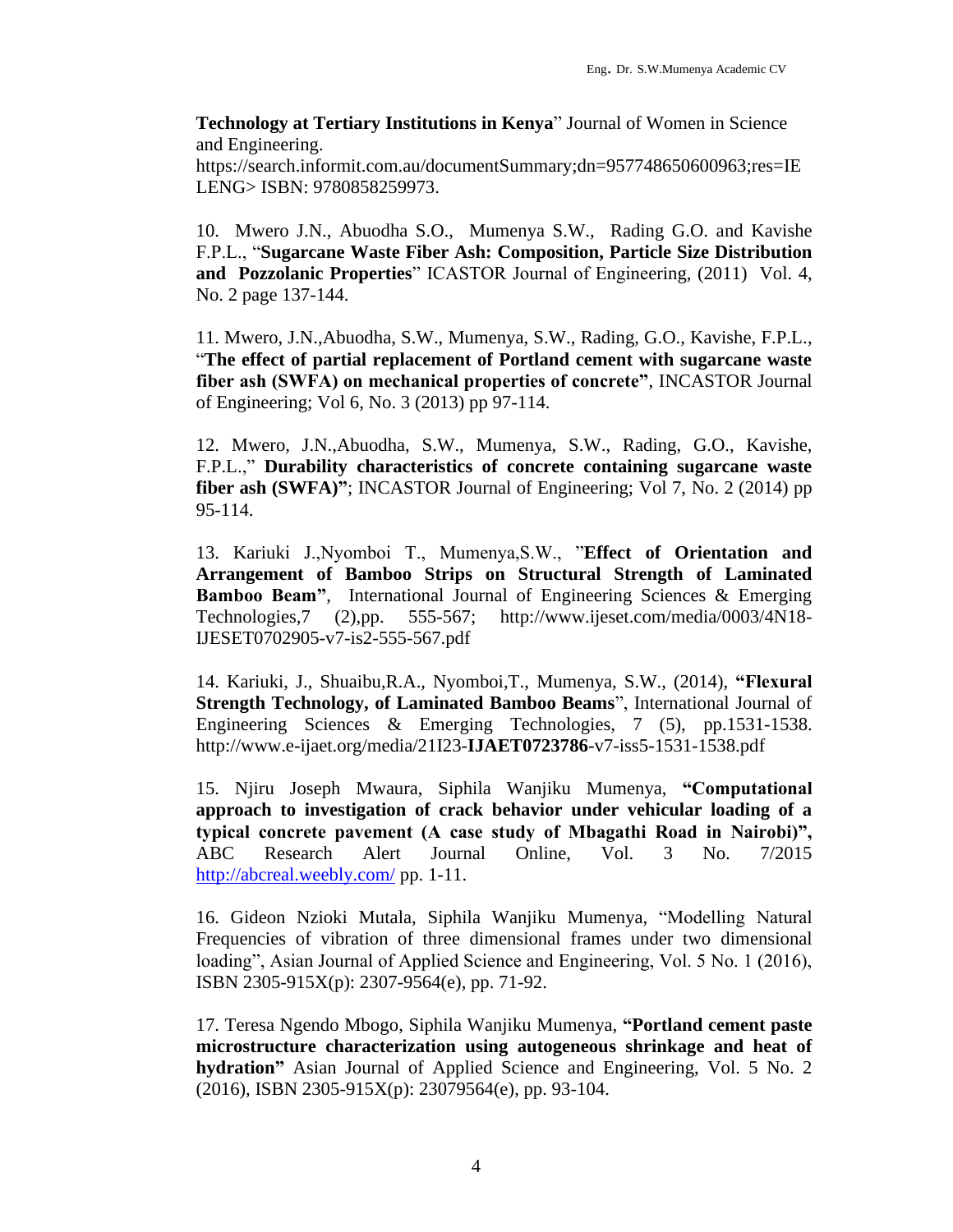18. Lodficus Katimi, Siphila Wanjiku Mumenya, **"The effect of retarding chemical superplasticizers on the setting time of cement pastes in Kenya: A case study of Ready Mix Concrete in Nairobi"** ISSN 2307-4351 on-line; International Journal of Sciences: Basic and Applied Research (IJSBAR) (2016) Volume 28, No. 2 pp. 184-219.

19. Ogola P.E. Arika W.M., Nyamai D.W., Osano K.O., Rachuonyo H.O., Wambani J.R., Lagat .RC., Njagi S.M., Mumenya S.W., Koteng' A., Ngugi M.P. and Oduor R.O. "**Determination of Background Ionizing Radiations in Selected Buildings in Nairobi County, Kenya"**. Journal of Nuclear Medicine & Radiaion Therapy (2016) Volume 7, Issue 3, ISSN: 2155-9619 JNMRT; http://dx.doi.org/10.4172/2155-9619.1000289

20. Mumenya S.W., Nyangwachi, J. , " **Integrated programme for civil engineering and construction management**" Journal of the Institution of Engineers of Kenya on-line: <http://www.kenyaengineer.co.ke/features/item/3633>

21. Mengo.W. K., Munyasi M. D., Mutuli M. S., & Mumenya W. S. **"Flexural Properties of Surface-Modified Sisal Fiber-Reinforced Polyester Resin Composites".** Journal of Natural Fibres, Online, (2021). https://doi.org/10.1080/15440478.2021.1993471

#### **Book and Book Chapter**

- 1. Mumenya S.W.," Evaluation of Mechanical Behaviour of Textile Concrete: Mechanical Properties of Textile Concrete Subjected to Different Environmental Exposures", VDM Verlag Dr. Muller VDM, ISBN: 978-3-639-28687-8.
- 2. Mumenya S.W., "**Development of Textiles Customized as Reinforcement to Cementitious Materials**"; Textiles, Types, Uses and Production Methods"; Ahmed El Nemr, Editor; Nova Science Publishers, New York; ISBN: 978-1- 62100-239-0 (2013) pp. 223-273.

## **Conference Proceedings**

- 1. Mwero, J.N.,Abuodha, S.W., Mumenya, S.W., Rading, G.O., Kavishe, F.P.L., "**Heat of hydration and chemical shrinkage characteristics of sugarcane waste fiber ash blended cement"**, African Materials Science and Engineering Network (AMSEN): 2<sup>nd</sup> AMSEN Workshop, Nairobi, Kenya, 21-23rd March 2012, pp. 20-21
- 2. Nganga, G., Alexander, M., Beushanusen, H., Mumenya, S.W.," **Design for strength and durability",** Proceedings; 20th Engineers' International Conference, Institution of Engineers of Kenya, Kisumu, Kenya; 8th -10th May 2013; pp. 33.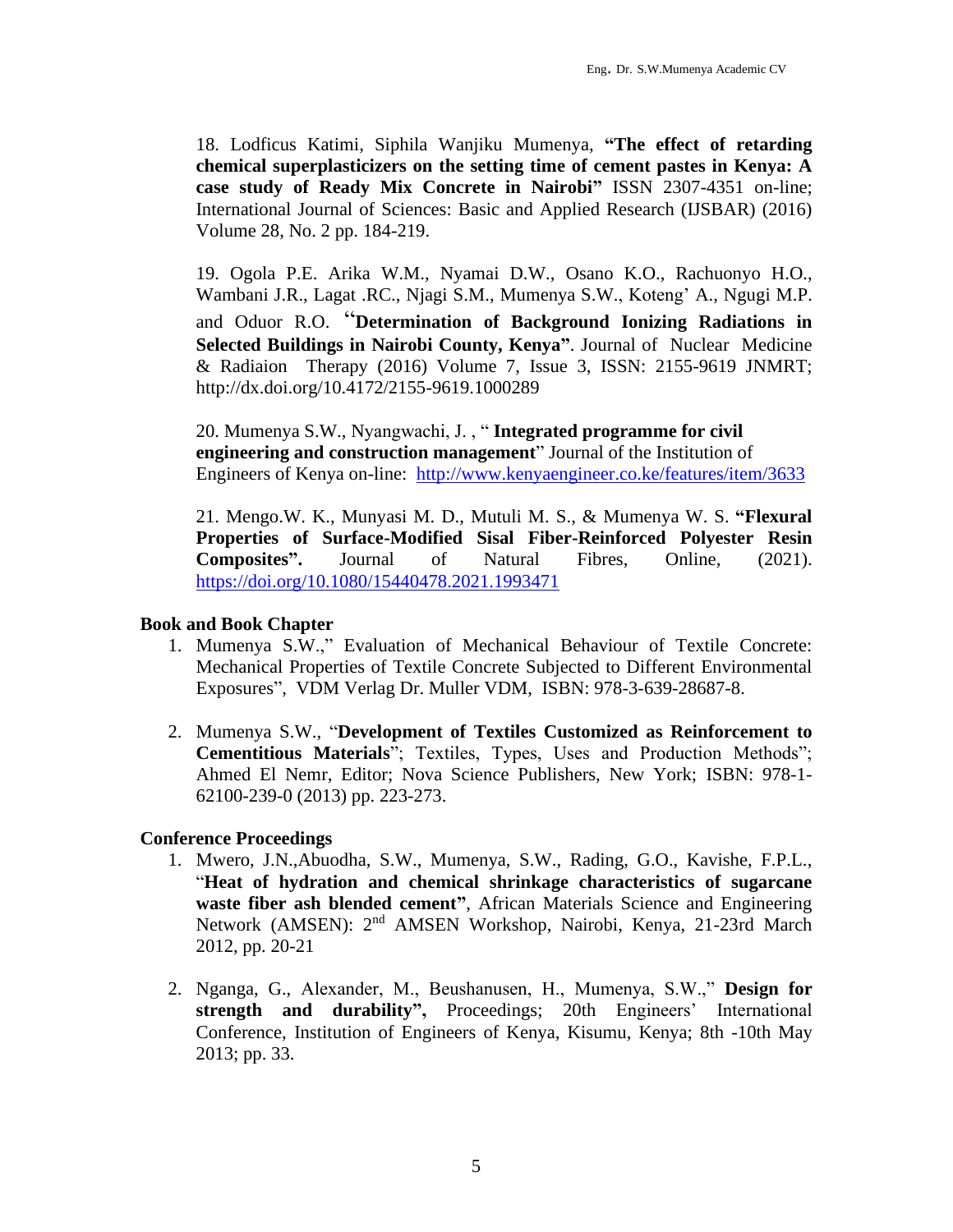- 3. Mumenya S.W., "**Structural integrity assessment of buildings: case study of urban centres in Kenya"** ACoRCE Conference**:** National construction authority, Kenya 31<sup>st</sup> October - 4<sup>th</sup> November 2016, Kenyatta International Conference Centre, Nairobi, Kenya.
- 4. Mumenya S.W., Nyangwachi, J. , "**Integrated programme for civil engineering and construction management**"
- 5. Muthomi M., Mumenya, S., Mwero, J., Mwea, S. & Kyalo, G. "**Academia & Practice: A Case Study of Retrofitting Reinforced Concrete Columns with Carbon Fibre Reinforced Polymer Wrap**". Institution of Engineers Conference, 2020.
- 6. Muthomi, M., Mumenya, S., Mwero, J. "**Effect of Carbon Fibre Reinforced Polymer Strengthening on the Axial Capacity and Ductility of Non-slender Square Concrete Columns".** Architecture & Engineering Conference, University of Nairobi, 2020.

## **Technical Reports**

- 1. Mumenya S.W.,"**Use of organic fibres and cement for repair and retrofitting of structural elements**" Collaborative research between Kenya Building Research Centre and Department of Civil and Construction Engineering, University of Nairobi. Report submitted in June 2011.
- 2. Mumenya S.W., "**Optimization of production techniques for structural bricks**": Collaborative research between Kenya Building Research Centre and Department of Civil and Construction Engineering, University of Nairobi. Report submitted in June 2011.
- 3. Mumenya S.W., Nganga, G.,: "**Abstracts of past research in the department of civil and construction engineering from 1971 to 2015":** 46 years of engineering research at the Department of Civil and Construction Engineering.

## **Post-graduate Supervision**

- 1. John Nyiro Mwero, "**Behavior of sugarcane waste fiber ash as a cementing material"** Doctor of Philosophy in Civil Engineering, University of Nairobi (2013).
- 2. James K. Kariuki, **"Performance of glue laminated Bamboo beams and trusses";** Master of Science in Civil Engineering (Structural Engineering Option), Pan African University Institute for Basic Sciences Technology and Innovation, (2014).
- 3. Njiru Joseph Mwaura, **"Crack Behaviour under vehicular loading along Mbagathi Road in Nairobi County"**, Master of Science in Civil Engineering (Structural Engineering Option), University of Nairobi, (2016).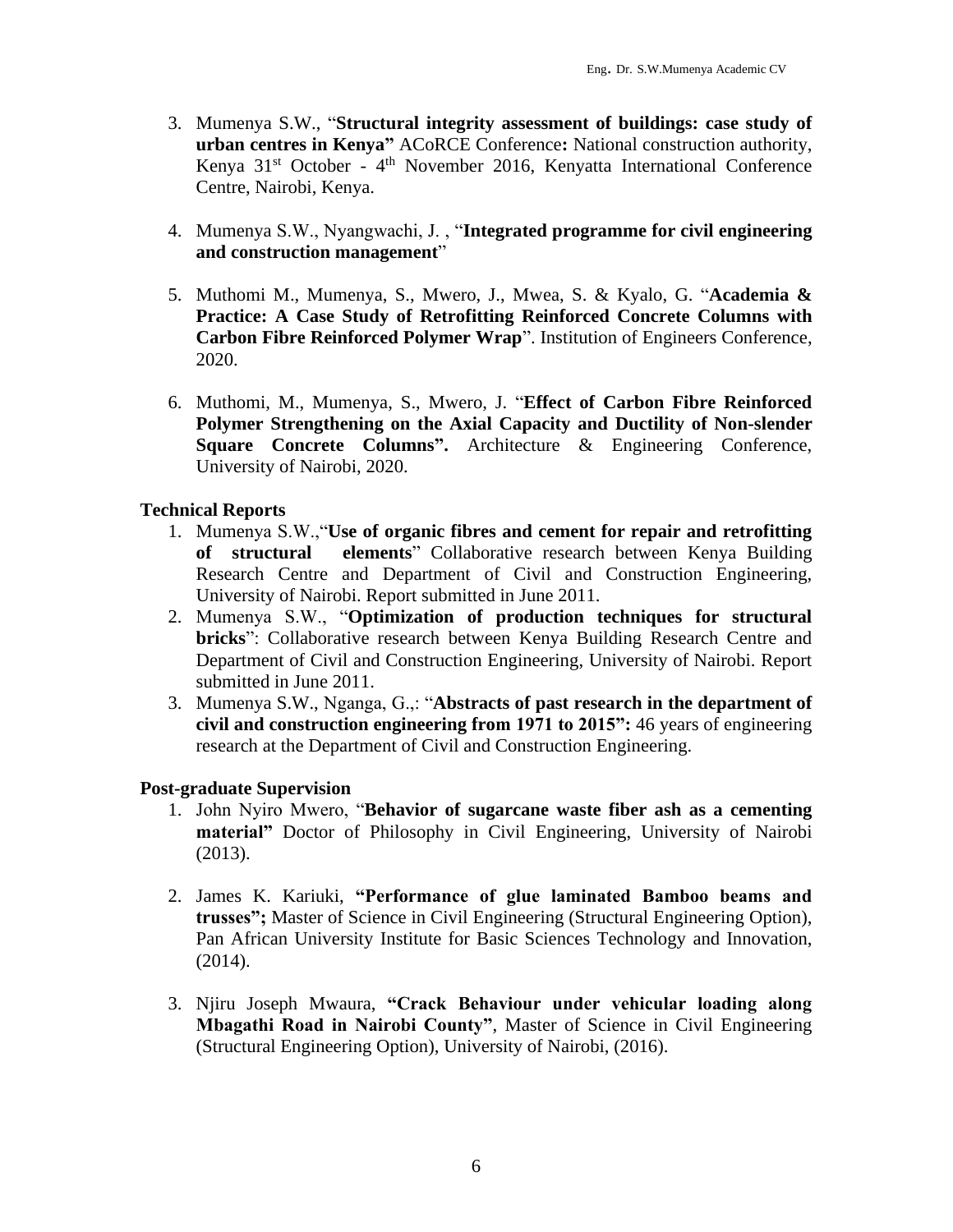- 4. Gideon Nzioki Mutala, **"Modelling natural frequencies of vibration of three dimensional frames under two-dimensional loading",** Master of Science in Civil Engineering (Structural Engineering Option), University of Nairobi, (2016).
- 5. Teresa Ngendo Mbogo, **"Characterization of the microstructure of ordinary Portland cement paste using autogenous shrinkage and heat of hydration",** Master of Science in Civil Engineering (Structural Engineering Option), University of Nairobi, (2016).
- 6. Ogola Phillip Einstein Otieno, **"Determination of background ionizing radiation in quarries and premises around Nairobi County",** Master of Science (Biochemistry), School of Pure and Applied Sciences, Kenyatta University, (2016)
- 7. Lodficus Katimi **"The effect of retarding chemical superplasticizers on the setting time of cement pastes in Kenya: A case study of Ready Mix Concrete in Nairobi"** Master of Science in Civil Engineering (Structural Engineering Option), University of Nairobi, (2017).
- 8. Adrian Muthomi Munyua, **"Effect of Carbon Fibre Reinforced Polymer Strengthening on the Axial Capacity and Ductility on Non-Slender Square Concrete Columns"** Master of Science in Civil Engineering (Structural Engineering Option), University of Nairobi, (2021).
- 9. Mengo Kiithia **"Static Mechanical Properties of Mercerised and Cornified Sisal Fibre Reinforced Cement and Polyester Resin Composites"** Master of Science in Mechanical Engineering, University of Nairobi, (2021).
- 10. Gladwell Wanjiku Nganga, de-registered from University of Cape Town, registered again at the University of Nairobi in 2019 for PhD titled: "**Towards a Performance-based Approach in Kenya for the design of durable concrete mixes for reinforced concrete (RC) structures".** The other supervisors are: S.O. Abuodha, and O. Mbuya, both based at The University of Nairobi.

## **Post-graduate Collaboration with The Concrete Materials & Structural Integrity Research Unit (CoMSIRU) at the University of Cape Town**

1. Mark Otieno, a University of Nairobi graduate of 2007, proceeded to The University of Cape Town and enrolled for MSc in Structural Engineering in 2007. Mark graduated with MSc in 2008 and thereafter enrolled for PhD, and graduated in 2014.

Mark's thesis was **"Corrosion propagation in cracked and un-cracked concrete"**. Mark is a lecturer at The University of Witswatersrand in Johannesburg, South Africa.

2. Rachel Njeri Muigai, a University of Nairobi graduate of 2007, proceeded to The University of Cape Town and enrolled for MSc in Structural Engineering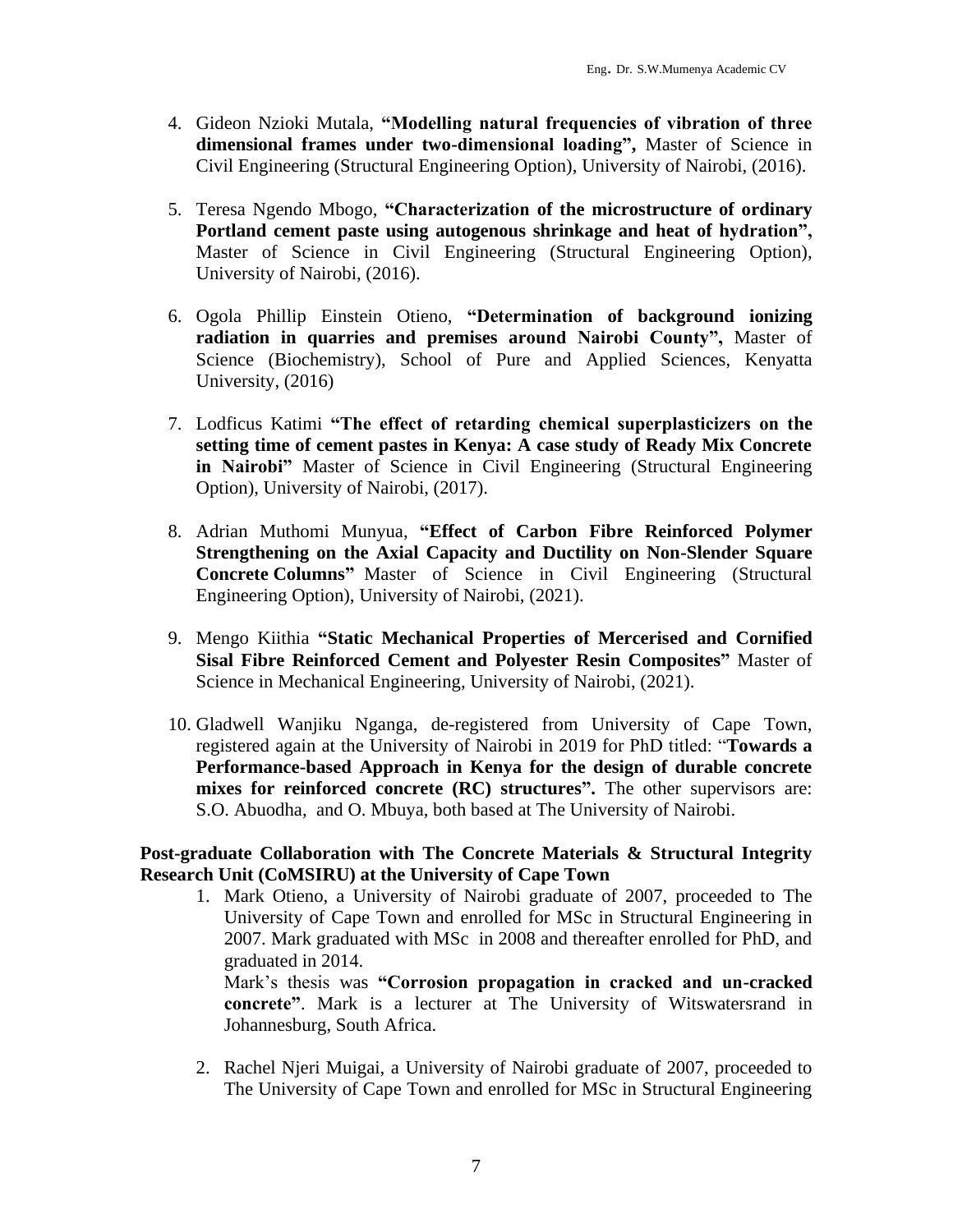in 2007. She graduated with MSc in 2008 and thereafter enrolled for PhD. She graduated in 2014.

Rachel's thesis was **"Probabilistic modeling for durability design of reinforced concrete structures"**. Rachel is a lecturer at University of South Africa.

- 3. Kungu Githachuri, a University of Nairobi graduate of 2007, proceeded to The University of Cape Town and enrolled for MSc in Structural Engineering in 2008. Kungu graduated in 2010. Kungu's thesis was on **"Influences on the transport properties of a range of South African marine concretes".** Kungu is back in the country and is practicing as an engineer.
- 4. Moses Waliswa Wopicho graduated from University of Nairobi with MSc in Structural Engineering in 2012. Moses proceeded to The University of Cape Town and enrolled for PhD in 2014, graduated in 2016.
- 5. Ezekiel Arito, a University of Nairobi graduate of 2009, proceeded to The University of Cape Town and enrolled for MSc in Structural Engineering in 2012, which he is pursuing to-date.
- 6. Gladwell Wanjiku Nganga, a University of Nairobi graduate of 2009, proceeded to The University of Cape Town and enrolled for MSc in Structural Engineering in 2010. Gladwell graduated in 2012. Gladwell's MSc thesis was **"Practical implementation of the durability index-based performance approach".** Gladwell enrolled for PhD in 2013, which she is pursuing to-date.
- 7. Gladwell Wanjiku Nganga, registered at the University of Cape Town in 2013 and on the last lap of PhD titled: "**The effects of a reduction in clinker content on concrete properties."** The other supervisors are: M.G. Alexander, and H. Beushausen, both based at The University of Cape Town.

| <b>Name and</b><br><b>Registration</b><br><b>Number</b> | <b>Title of Thesis</b>                                         | Year<br>of<br>Exami<br>nation | Level of Study/<br><b>Institution</b>                                                                                   |
|---------------------------------------------------------|----------------------------------------------------------------|-------------------------------|-------------------------------------------------------------------------------------------------------------------------|
| Simpson<br>Nyambane<br>Osano                            | "The effects of<br>vegetation roots on<br>stability of slopes" | 2012                          | <b>Thesis</b><br>Doctor of Philosophy<br>in Civil Engineering<br>Doctor of Philosophy<br>(PhD)<br>University of Nairobi |

## **External Examination for Post-Graduate Theses (***4 PhD and 12 MSc***)**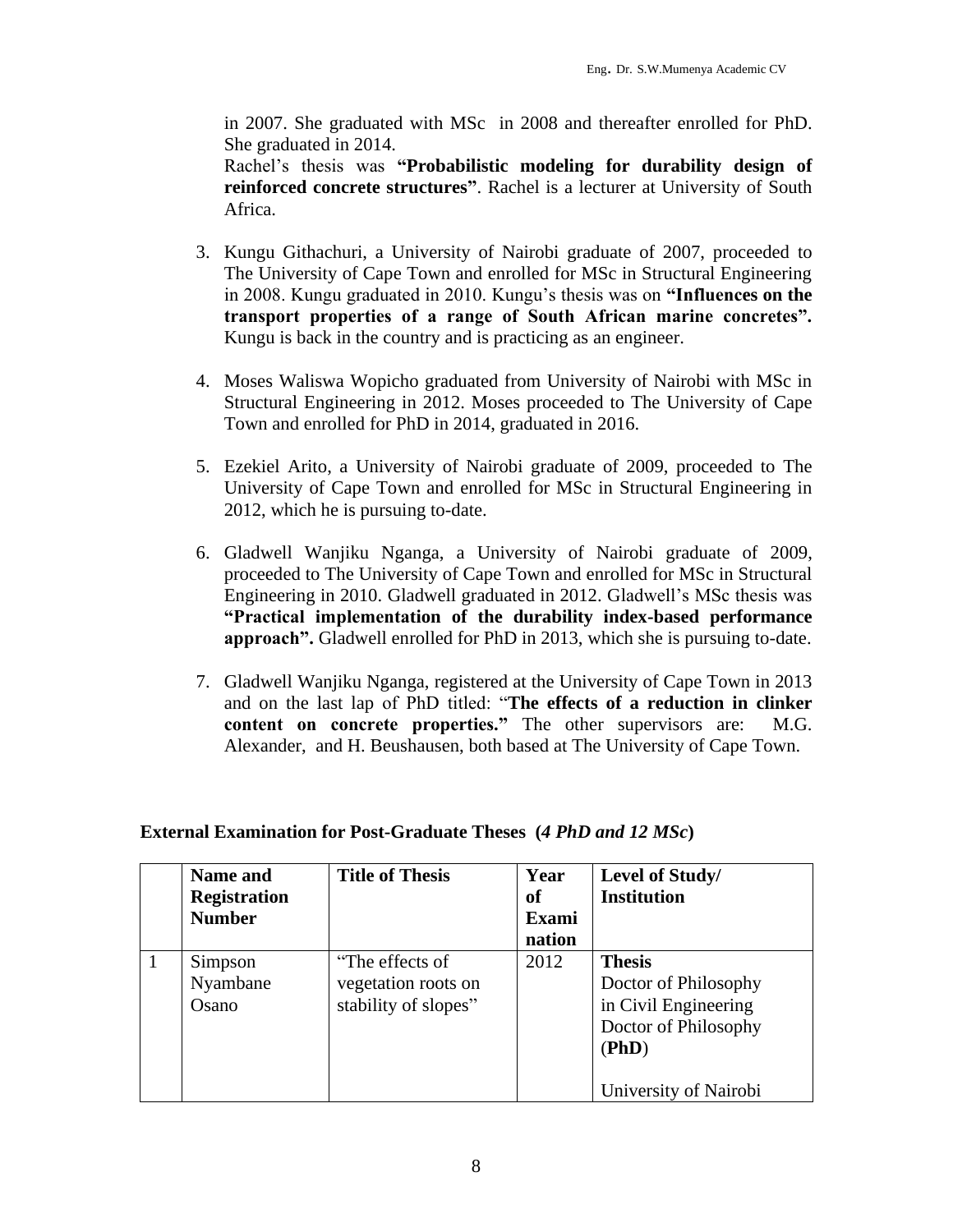| $\overline{2}$ | Njiike Mamette<br>CE 300-0016/12                     | "Potential of stabilized<br>composite mud blocks<br>as an eco construction<br>material"                                                                        | 2014 | <b>Thesis</b><br>Master of Science in Civil<br><b>Engineering (Structural</b><br><b>Engineering Option</b> )<br>Pan African University<br><b>Institute for Basic</b><br>Sciences Technology and<br>Innovation |
|----------------|------------------------------------------------------|----------------------------------------------------------------------------------------------------------------------------------------------------------------|------|---------------------------------------------------------------------------------------------------------------------------------------------------------------------------------------------------------------|
| 3              | Abraham<br>Mengesha<br>Woldemariam<br>CE 300-0005/12 | "The effect of plant"<br>extract on the<br>structural performance<br>of concrete"                                                                              | 2014 | <b>Thesis</b><br>Master of Science in Civil<br><b>Engineering (Structural</b><br><b>Engineering Option</b> )<br>Pan African University<br><b>Institute for Basic</b><br>Sciences Technology and<br>Innovation |
| $\overline{4}$ | Anan Largeau<br>Moussa<br>CE 300-0007/17             | "Effect of iron oxide<br>partially used as<br>cement replacement<br>on the compressive<br>strength and porosity<br>of concrete exposed to<br>chemical attacks" | 2018 | <b>Thesis</b><br>Master of Science in Civil<br><b>Engineering (Structural</b><br><b>Engineering Option</b> )<br>Pan African University<br><b>Institute for Basic</b><br>Sciences Technology and<br>Innovation |
| 5              | <b>Athman Caroline</b><br>Mwende<br>CE 300-008/16    | "Effectiveness of gum<br>arabica as a<br>superplasticizer in<br>self-compacting<br>concrete and its cost<br>effectiveness"                                     | 2018 | <b>Thesis</b><br>Master of Science in Civil<br><b>Engineering (Structural</b><br><b>Engineering Option</b> )<br>Pan African University<br><b>Institute for Basic</b><br>Sciences Technology and<br>Innovation |
| 6              | Namakula<br>Hidaya:<br>CE300-0001/16                 | "Effects of sugarcane"<br>bagasse ash on the<br>physical and<br>mechanical properties<br>of fibre reinforced<br>concrete"                                      | 2018 | <b>Thesis</b><br>Master of Science in Civil<br><b>Engineering (Structural</b><br><b>Engineering Option</b> )<br>Pan African University<br><b>Institute for Basic</b><br>Sciences Technology and<br>Innovation |
| $\overline{7}$ | Nounagnon                                            | "Analysis of                                                                                                                                                   | 2018 | <b>Thesis</b>                                                                                                                                                                                                 |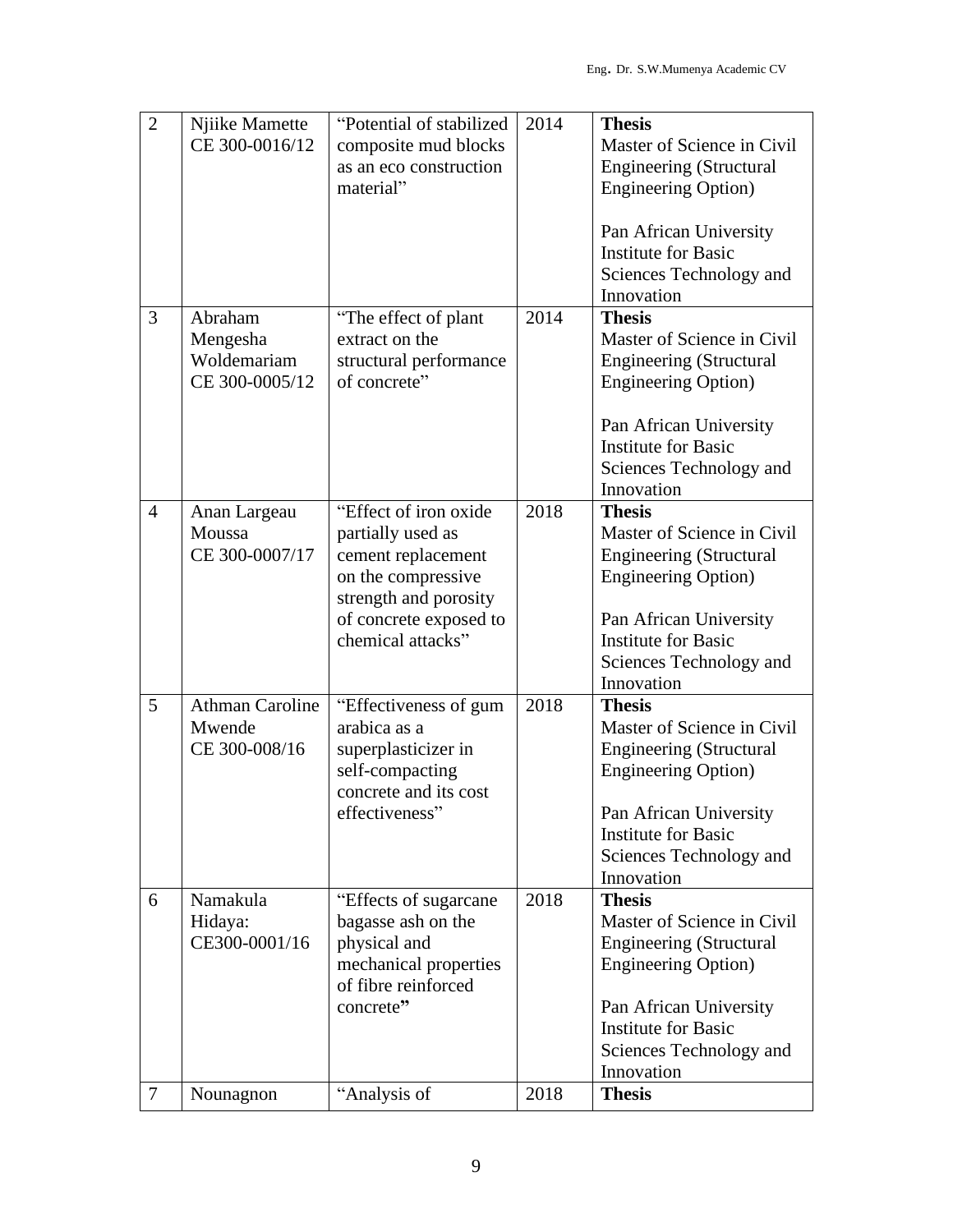|    | Sppolinaire<br>Vodounon<br>CE 300-0003/7                        | engineering properties<br>of laterite blocks<br>reinforced with<br>pineapple leaf fibres"                                                                                                                            |      | Master of Science in Civil<br><b>Engineering (Structural</b><br><b>Engineering Option</b> )<br>Pan African University<br><b>Institute for Basic</b><br>Sciences Technology and<br>Innovation                  |
|----|-----------------------------------------------------------------|----------------------------------------------------------------------------------------------------------------------------------------------------------------------------------------------------------------------|------|---------------------------------------------------------------------------------------------------------------------------------------------------------------------------------------------------------------|
| 8  | Fouad El Ame                                                    | "Performance"<br>of<br>reinforced<br>concrete<br>with<br><b>beams</b><br>un-<br>reinforced<br>openings<br>loaded in shear and<br>bending"                                                                            | 2019 | <b>Thesis</b><br>Master of Science in Civil<br><b>Engineering (Structural</b><br><b>Engineering Option</b> )<br>Pan African University<br><b>Institute for Basic</b><br>Sciences Technology and<br>Innovation |
| 9  | <b>Brains</b><br>Jarwolu<br>Dorr:<br><b>CE300-</b><br>0019/2018 | "Shear<br>and flexural<br>performance<br>of<br>recycled tyres steel<br>fibres<br>reinforced<br>lightweight<br>concrete<br>using<br>palm<br>beams<br>kernel shells as partial<br>replacement of coarse<br>aggregates" | 2019 | <b>Thesis</b><br>Master of Science in Civil<br><b>Engineering (Structural</b><br><b>Engineering Option</b> )<br>Pan African University<br><b>Institute for Basic</b><br>Sciences Technology and<br>Innovation |
| 10 | Sanewu Isaac<br>Fundi                                           | "Structural response<br>of interlocking<br>stabilized laterite soil<br>block panels for single<br>storey housing"                                                                                                    | 2019 | <b>Thesis</b><br>Doctor of Philosophy<br>(PhD)<br>Jomo Kenyatta University<br>of Agriculture and<br>Technology                                                                                                |
| 11 | Mogire Phillip<br>Osiemo<br>F80/51086/2016                      | "Simulation model for<br>prediction<br>of<br>the<br>service life of water<br>conveyancing<br>reinforced<br>concrete<br>structures"                                                                                   | 2020 | <b>Thesis</b><br>Doctor of Philosophy<br>(PhD)<br>University of Nairobi                                                                                                                                       |
| 12 | Mshanga Mary<br>Manuela<br>F56/80854/2015                       | of<br>"Suitability"<br>polypropylene<br>fibre<br>reinforced concrete on<br>hardstanding<br>port<br>areas"                                                                                                            | 2020 | <b>Thesis</b><br>MSc: University of<br>Nairobi                                                                                                                                                                |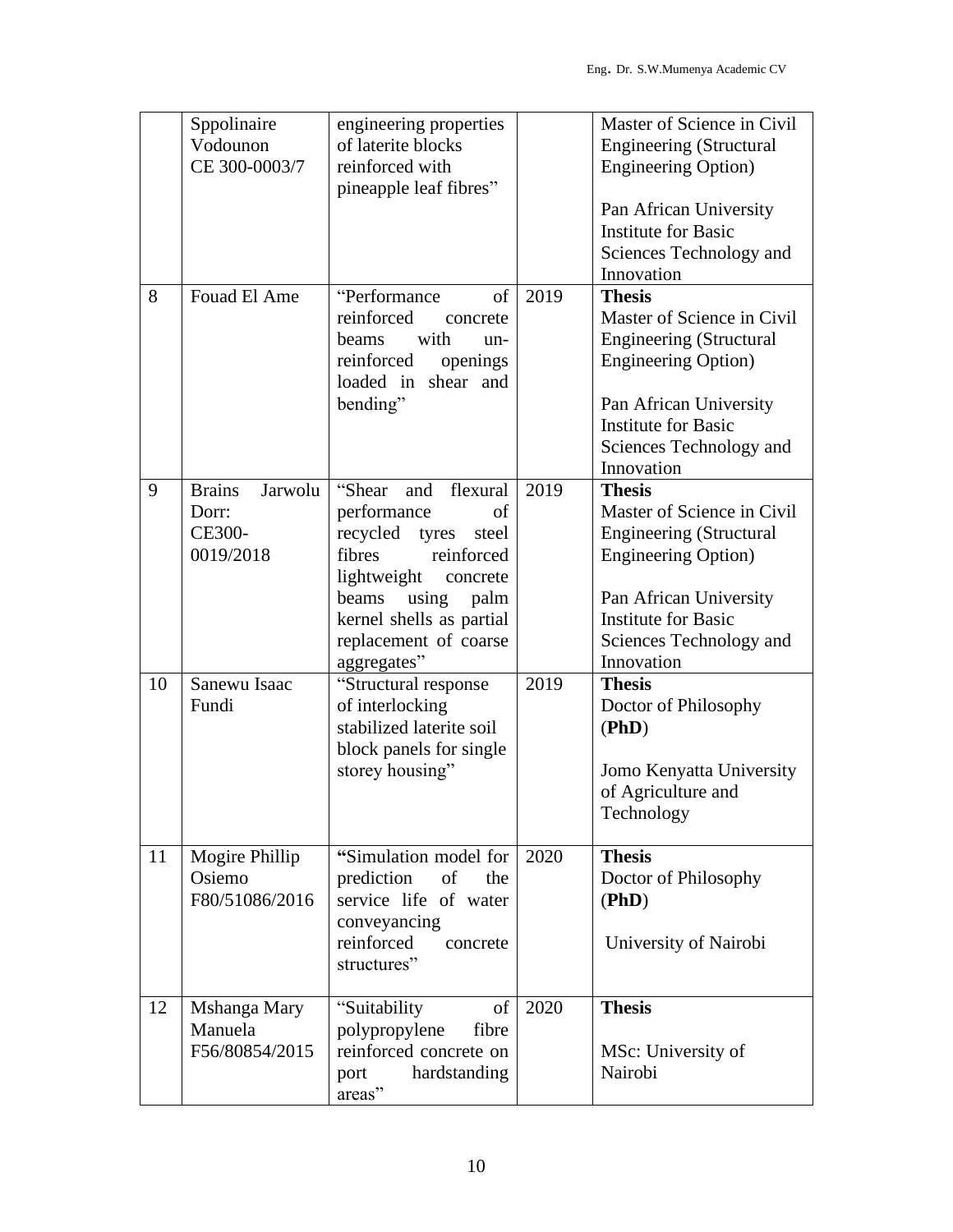| 13 | <b>Blaise Dabou</b><br>CE 300-008/19                        | "Structural<br>performance of laterite<br>soil stabilised with<br>cement and blue gum<br>(eucalyptus globulus<br>l.) wood ash for use as<br>a road base<br>construction material"           | 2021 | <b>Thesis</b><br>Master of Science in Civil<br><b>Engineering (Structural</b><br><b>Engineering Option</b> )<br>Pan African University<br><b>Institute for Basic</b><br>Sciences Technology and<br>Innovation                |
|----|-------------------------------------------------------------|---------------------------------------------------------------------------------------------------------------------------------------------------------------------------------------------|------|------------------------------------------------------------------------------------------------------------------------------------------------------------------------------------------------------------------------------|
| 14 | Kudzai<br>Mushunje<br>Student<br>Registration No.<br>464396 | "Characterisation of<br>Time-Dependent<br>Deformations in<br><b>Structural Rubberised</b><br>Concrete"                                                                                      | 2021 | <b>Thesis</b><br>Doctor of Philosophy<br>(PhD)<br>University of<br>Witwatersrand<br>Johannesburg,<br>Faculty of Engineering<br>and the Built Environment<br>Private Bag 3 Wits, 2050<br>Fax: 011 7177009<br>Tel: 011 7177007 |
| 15 | Vinny Nyembo                                                | "Physico-mechanical<br>properties of<br>particleboard from<br>finger millet husk-<br>recycled expanded<br>polystyrene composite<br>for use as interior<br>partition panels of<br>buildings" | 2021 | <b>Thesis</b><br>Master of Science in Civil<br><b>Engineering (Structural</b><br><b>Engineering Option</b> )<br>Pan African University<br><b>Institute for Basic</b><br>Sciences Technology and<br>Innovation                |
| 16 | Geoffrey<br>Kiprotich Sang<br>F56/82169/2015                | investigating the<br>potential<br>use of tuff aggregates<br>to produce lightweight<br>concrete                                                                                              | 2021 | <b>Thesis</b><br>Master of Science in Civil<br><b>Engineering (Structural</b><br><b>Engineering Option</b> )<br>University of Nairobi                                                                                        |

#### **Involvement in Donor Funds**

1. Participant in a project on Technical Cooperation Programme running for 4 years starting quarter one 2012 to quarter four 2016. The project was titled: *"Establishment of A Teaching, Training and Research Centre of Non-Destructive Testing of Materials at The Institute of Nuclear Science and Technology, University of Nairobi (Project National- KEN2010004)"*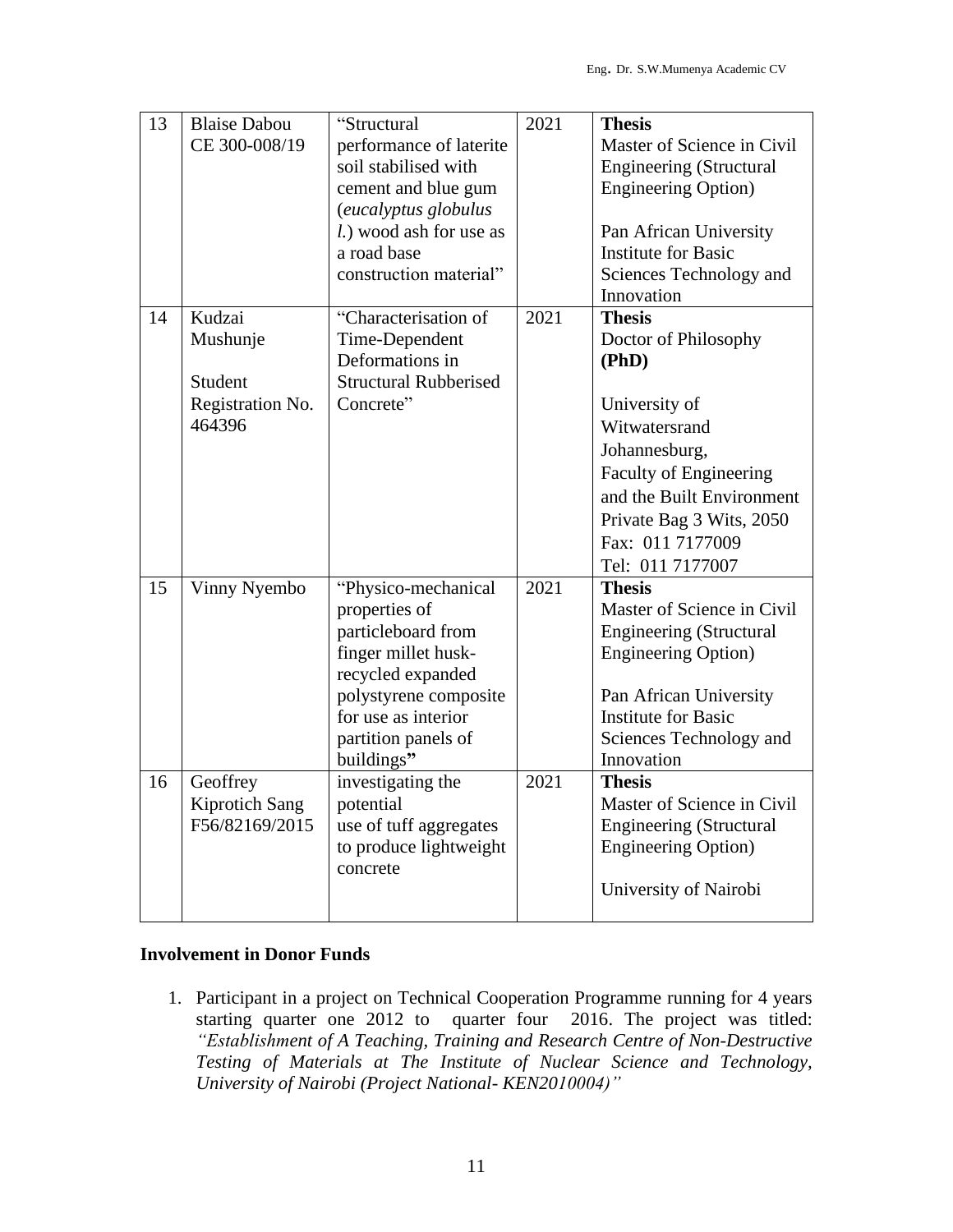The Donor was International Atomic Energy Agency (IAEA). The funding consisted of Human Resource and Procurement components. During the first year of the project, (2012), a total of 44,750 Euros (approximately **KES. 4.5 million**) was approved for procurement of equipment for the establishment of NDT laboratory with necessary facilities at the Institute of Nuclear Science and Technology, University of Nairobi for training, research and service provision in the field of NDT applications consistent with international standards.

The Human Resource capacity component consisted of: meetings and workshops, fellowships, scientific visits, and training courses. The financing for each of subsequent years i.e. 2013 to 2015 was a total of 14,750 Euros (approximately KES. 1.5 million). During the first year of the project (2012–2013), building of local capacity by facilitating a young member of staff in the department to acquire standard skills in non-destructive testing of materials (NDT). In the subsequent years, NDT laboratory was utilized for students research activities.

- 2. Collaborator in 5<sup>th</sup> Competitive Research Grant by National Council for Science and Technology FY 2012-2013: Research title: "*Assessment of indoor background ionizing radiation in human habitat: a potential cause of rising cancer incidences in Kenya*". Value of grant was KES. **6.1 million**. Produced one MSc. And one publication in a peer reviewed journal.
- 3. Participant in putting together a competitive Proposal to the African Development Bank through Ministry for Higher Education, Science and Technology (GOK/ADB HEST Project) to meet demand for training and research equipment.

A multi-disciplinary team was put together comprising of different disciplines within the school of engineering.

The selection and appraisal of the winning proposal was implemented and the Department of Civil and Construction engineering benefited from twelve state-ofthe-art equipments valued at 270,338.94 Euros (approximately **KES. 27 million**).

- 4. Collaborator in National Research Fund NRF/R/2016 FY 2016-2017: Research title: "*Determination of levels of ionizing radiation in human habitat, water and food: a potential cause of rising cancer incidences in Kenya*". Value of grant applied for **KES. 19.9 million.** Short listed under "successful multi-disciplinary Grantees" No. 92.
- 5. Participated in operationalization of Hon. Dr. Patrick Mweu Musimba Fund at the School of Engineering, whereby, each year, students compete for monitory prizes through either individual or group-based innovative projects. Value of fund was **KES. 1.5 million** per year has been provided with a prize fund aimed at encouraging student innovations that address challenges within the three thematic pillars of Kenya Vision 2030, namely economic, political and social.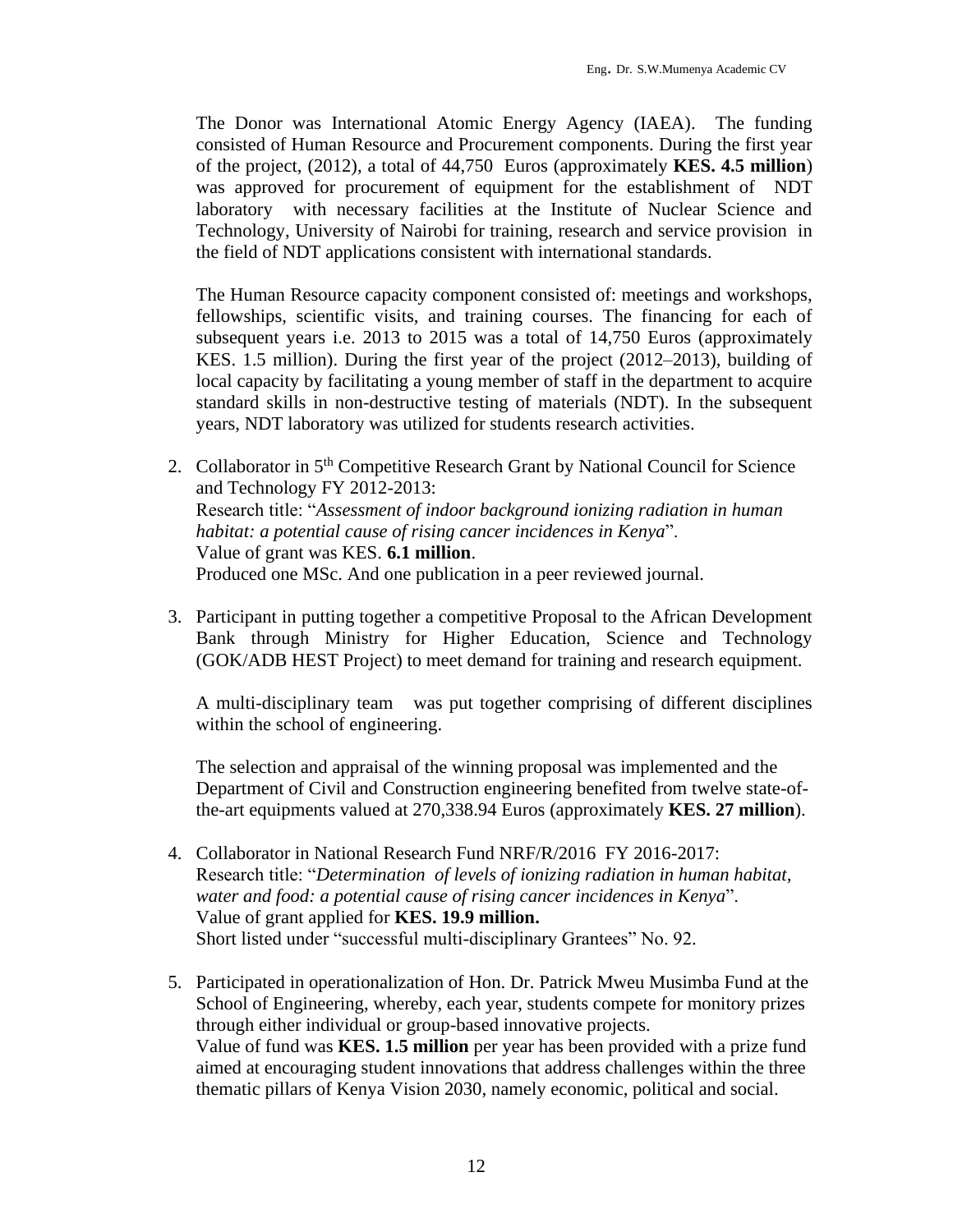The fund was launched in December 2016 and it is now in its second year.

6. Recipient of National Research Fund NRF/2/MMC/687 FY 2020-2022: Research title: *"*Development of Novel Construction Materials and Energy Generation Systems that make use of Selected Agricultural Waste*".* Value of grant approved: **KES. 19,930,000.**

## **Main Competencies Gained From Engineering Practice**

Experience covers engineering designs for a wide range of high-rise as well as low level structures and the associated civil and geotechnical works. For a period of over 20 years, structural engineering work has been undertaken under employment in the Public sector as well as in the capacity of a Consulting Engineer. The responsibilities have ranged from design and supervision of residential buildings, commercial complexes, schools, religious institutions, water reservoirs and basements. The civil engineering works have essentially been in design of roads, car parks, and drainage as well as waste water disposal systems.

For over 15 years, extensive consultancy work has been undertaken in liaison with reputable firms of architects and quantity surveyors. The responsibilities have comprised of contract and project management of new schemes, site investigation, assessment of structural soundness of old structures, renovations and alternative design solutions for problematic sites.

A wealth of expertise has been acquired while attempting to offer solutions to problems which are unique to the building industry such as; advising clients on cost effectiveness in project management as well as identification of critical paths during project implementation. In the course of project administration and Structural Engineering consultancy work, the local authorities' by-laws have been well understood.

By being affiliated with an academic institution, experience in research and development has been acquired, which complements the engineering challenges encountered in the Construction Industry.

## **Referees**

- 1. Prof. S.K. Mwea (Tel. 0722 720435) Chairman, Department of Civil and Construction Engineering University of Nairobi P.O. BOX 30197 – 00100 **NAIROBI**
- 2. Prof. Patts Odira (0722 849191)